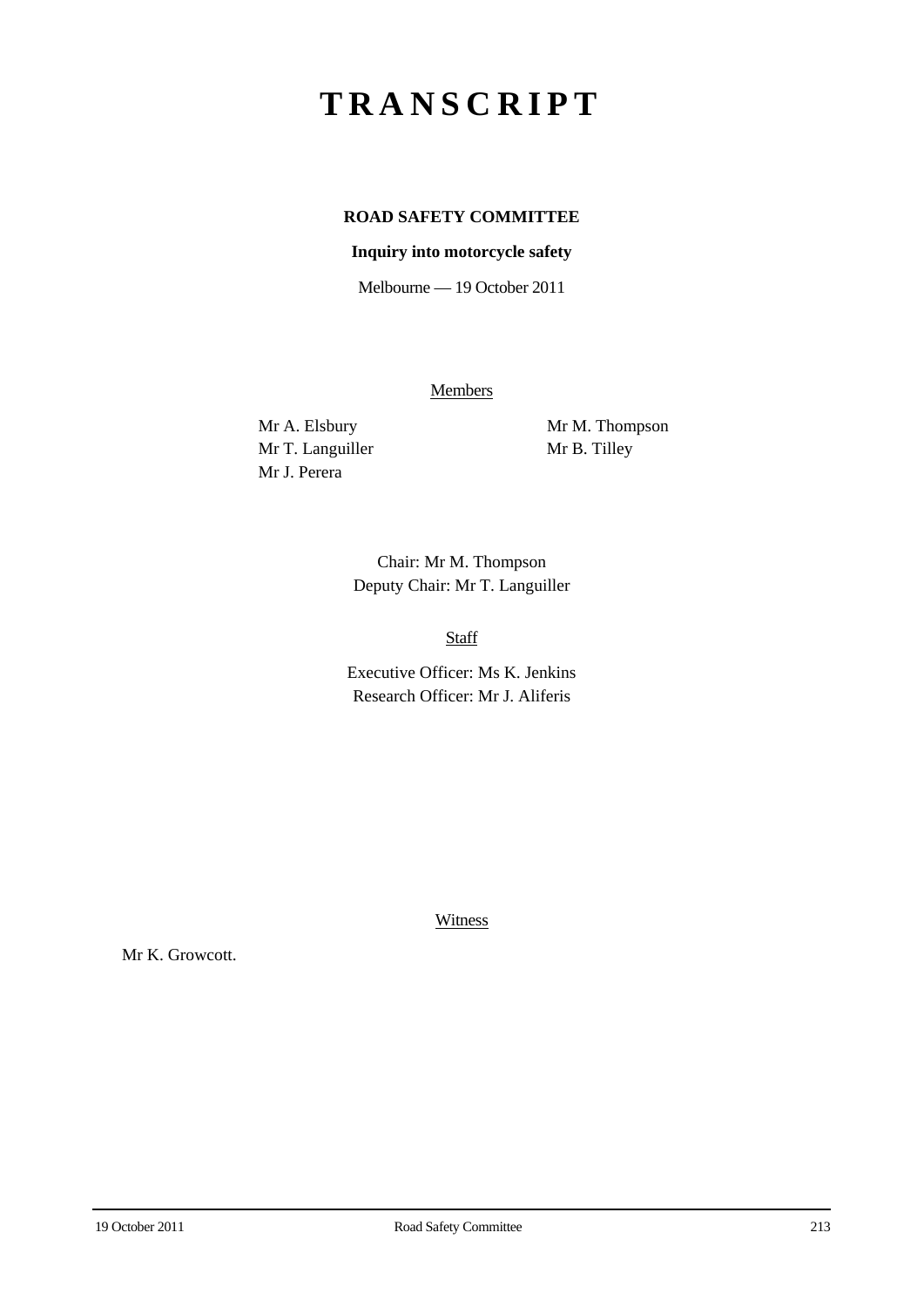**The DEPUTY CHAIR** — Good morning, and welcome to the public hearings on the Road Safety Committee's inquiry into motorcycle safety. I apologise on behalf of the chair, Mr Thompson, who is unable to be with us in the early part of this morning but he will join us later.

The committee has received 68 written submissions since releasing the terms of reference and inviting submissions. The purpose of this hearing is to obtain further evidence from select witnesses covering the terms of reference. I thank all witnesses who will join us this morning. You are reminded that anything you say or publish before the committee today is protected by parliamentary privilege. However, once you leave the hearing anything you say or publish outside this room is not so protected. Hansard will be recording the proceedings today and will provide a proof version of the transcript to witnesses so that any typographical errors can be corrected.

I am pleased to see there are a number of observers in the room, as has happened in the last two days, indicating the high level of interest that this issue generates. I would ask observers to respect the rights of witnesses and the responsibilities of the committee by keeping the noise and movement to a minimum. I would also remind observers that the use of mobile telephones, cameras and recording devices are not permitted. At this point I ask everyone to ensure their mobile phones are switched off or on mute.

The first witness this morning is Mr Kris Growcott. I invite you to make some opening comments should you wish to do so, after which the committee will proceed with questions.

**Mr GROWCOTT** — Thank you for having me. My experience with the motorcycle industry is, I suppose, unique. For a year and a half I was the marketing manager for a motorcycle jeans manufacturer, Draggin Jeans, and in that position I was responsible for marketing and selling casual protective clothing in Australia, the UK, New Zealand and Canada, and advertising throughout the world through the MotoGP schedule and magazine.

As to my experience in motorcycle riding, I started riding when I was probably five on family farm bikes and dirt bikes and only recently came to road riding, just over two years ago. My road riding experience is fairly fresh, but my motorcycle experience is quite lengthy.

My involvement in the community, obviously in Draggin Jeans, was participation at all levels of the superbike and MotoGP events in the trade exhibition area. My experience with the community after my position at Draggin Jeans was probably best summarised by my development of a social media movement to help an 85-year-old motorcyclist complete a solo venture to ride around Australia for his 85th birthday, and that all concluded in November last year. That is my experience, and I am happy to progress from that.

**Mr TILLEY** — Just in relation to the proceedings, yesterday we heard a submission from Mr Paul Varnsverry. Were you here?

**Mr GROWCOTT** — I used to send products, both competitive products and Draggin Jeans products, to the labs in the UK for testing, and dealt with Paul, mostly via email, but yes.

**Mr TILLEY** — Terrific. That is a big plus for me. Firstly, can you explain to the committee and give it some insight as to what prompted you to establish the Cavalry of One, and are you surprised with the successes that you have had over time?

**Mr GROWCOTT** — I suppose the driving reason for creating the Calvary of One in that social movement was to really offer Doug Sunderland, who was the 85-year-old rider, my assistance. In my position at Draggin Jeans I had offered to do what I could, and we used traditional media. I wrote to all the editors of all the large motorcycle magazines in Australia and offered to write pieces for them — I had written editorials for them before — and to provide photos and updates. They did not come back to me. One magazine came back to me but they were concerned that he was going to die during the trip and did not really want to get involved.

As a personal promise I said I would help Doug and I really wanted to get something going. I knew from experience with the motorcycle community at the superbikes, the MotoGP, Pink Ribbon rides and toy runs that the community would get behind Doug and see him as representing what they wanted to be doing at 85, and that is exactly what happened. With a little bit of social media push we got the community behind Doug and his efforts. They were happy to support him financially, riding alongside him in certain areas, putting him in their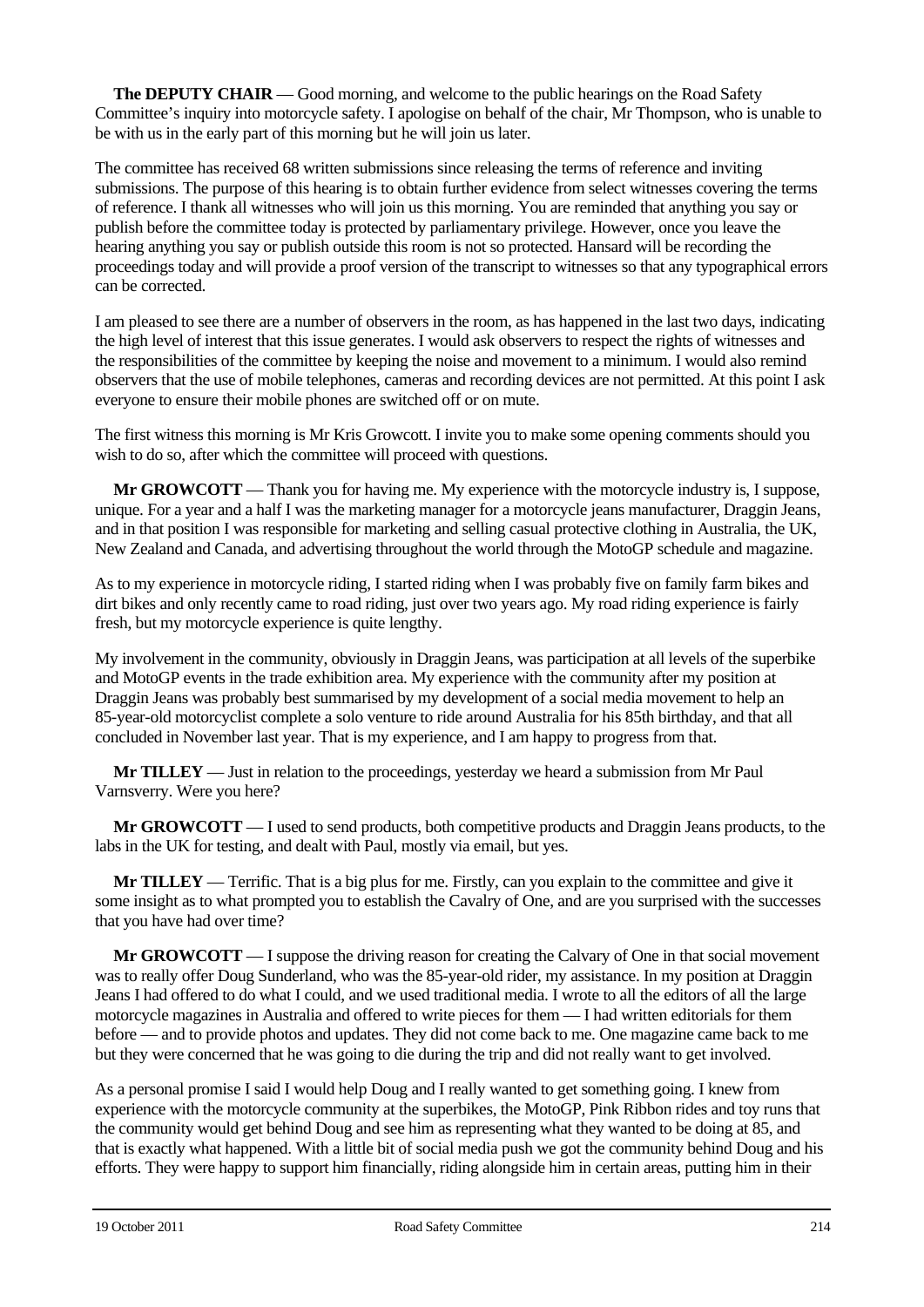homes and sharing meals with him. A couple put him up in hotels for the night. They pretty much just made sure he was comfortable throughout the trip.

**Mr TILLEY** — Going onto the standards and back to Paul Varnsverry, and particularly Draggin Jeans, with your products are the standards similar to or the same as the tests based on the CE standard?

**Mr GROWCOTT** — The CES was originally developed for leather products. There are some requirements in the CE about colour lasting that are quite difficult to pass as a denim brand, but the owner at Draggin Jeans, Grant Mackintosh, was very resolute in making sure that his products passed what they could of the CE. When I started they were passing all of the burst, tear and abrasion requirements. But Grant was working with his denim manufacturer on creating a denim that would cover the colour-last requirements. There were a couple of requirements, like securing the clothing around the ankle, that also needed to be got around, and also the amount of coverage of the protective material. When I got there they were passing all the practical, impact and abrasive sides of the tests. There are two levels of testing at the CE level. There is a level 1 and a level 2. From my understanding the level 1 is for general road use and commuting, and the level 2 is a higher standard applied to race and competitive protective wear. From memory the jeans were passing all of level 1 and in certain tests were passing level 2 as well. But from a brand point of view the guys at Draggin Jeans were very dedicated in applying those tests to their products and were very concerned about the other products that were riding on their coat-tails that did not provide the same sort of protection.

**The DEPUTY CHAIR** — Is this an Australian product, and are the tests carried out in Australia?

**Mr GROWCOTT** — No. From my knowledge — this may not be exact, and Paul is probably the one to ask — the tests are applied across Europe. There does not seem to be a similar test here. There were competitors submitting their products for tests in Australia, but the tests in Australia were developed for wear of material on public transport and to see how many times someone could sit on a material seat without the seat wearing through.

There was no particular test that I knew of in that position that would test the motorcycle safety of non-leather fabrics. I am not even aware of a leather testing standard in Australia. The only one that we in Draggin knew of was the CE testing, and that was done through the UK labs.

**Mr TILLEY** — You would not by chance have an example of your product with you today, would you?

**The DEPUTY CHAIR** — Size 46!

**Mr GROWCOTT** — I am wearing the products. I do not ride my bike without Draggin Jeans, and actually I do not even own a pair of leathers any more. I have five pairs of Draggin Jeans. As much as I do not work for the company any more, I completely believe in the product. It was interesting. I was responsible for taking the test results out to the market, and we had a few trade practices issues and a few issues with naming brands. The Draggin position was that this was true. We took everything we could and we made it as independent as possible and had evidence of that.

I published the results as part of a comparative advertisement that had all the different product results. I received all the results from SARTRE. I sent the product away, and in certain circumstances I was the one buying the product from the suppliers. Because the Mackintosh family were very well known it was hard for them to get the supply of product from stores. On some occasions I got store members to sign the jeans when I had bought them to show that they were bought in store. So I can personally vouch for the credibility of the results we found across all of the competitive products.

**Mr TILLEY** — Apart from testing, have you ever had any personal experiences of the integrity of the product?

**Mr GROWCOTT** — Touch wood, no.

**Mr ELSBURY** — Good on you, Bill.

**Mr GROWCOTT** — I suppose everyone asks a motorcyclist if they have ever come off. It happens all the time. I was responsible for dealing with testimonials that came in. We used to get products sent in with congratulatory letters on the quality of the products, and we used to get that product framed. We used to have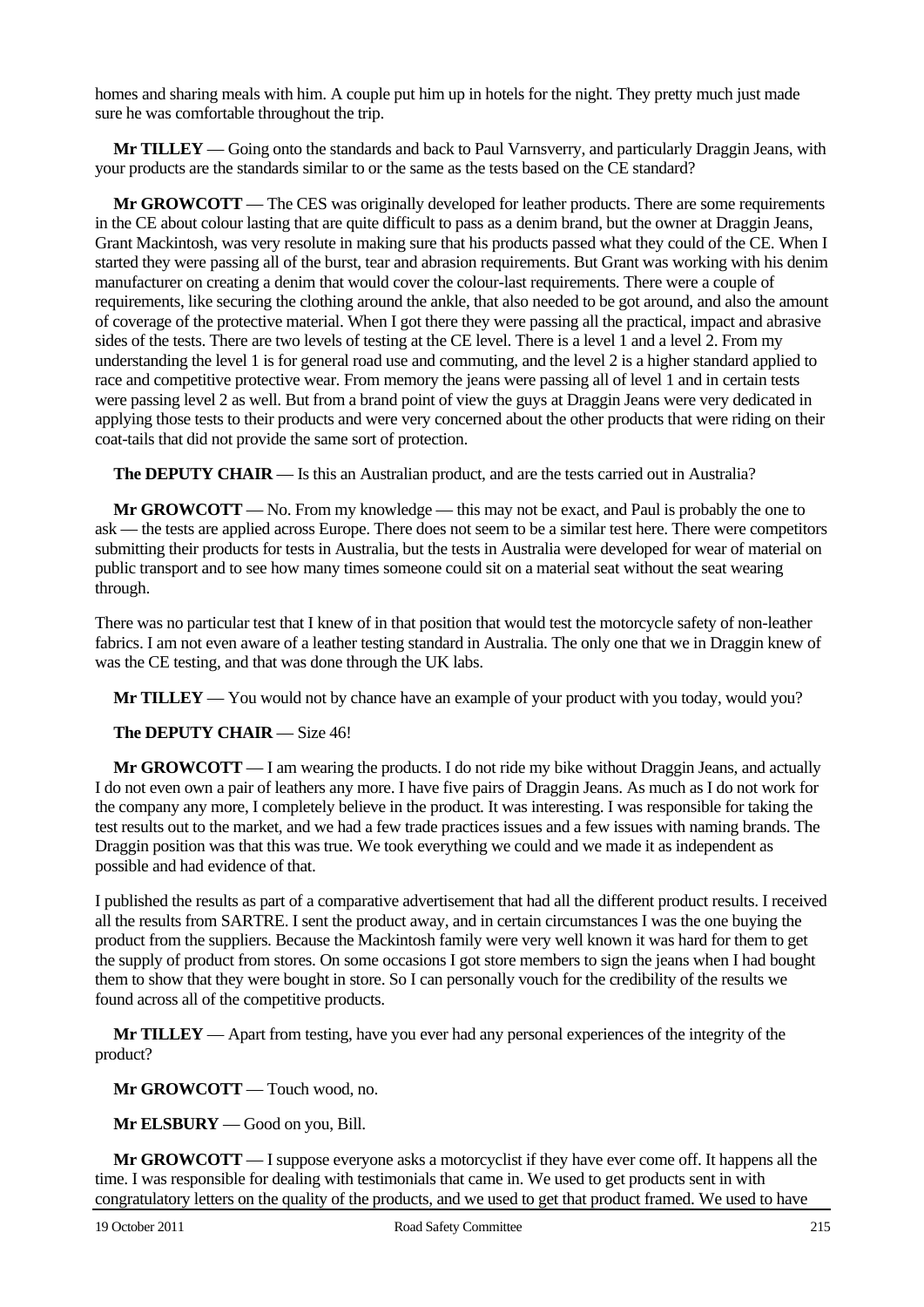them in the office, but now I think you will find them in Draggin stockists across Australia. They are framed products with testimonials from riders who have come off, and some of their testimonials were pretty amazing — like 80-metre slides and no problem.

**The DEPUTY CHAIR** — Has it had any industrial application at all, to your knowledge?

**Mr GROWCOTT** — With denim?

**The DEPUTY CHAIR** — Yes.

**Mr GROWCOTT** — The products inside Draggin jeans are Kevlar and Dyneema, both of which started as industrial products. Obviously everyone is aware of Kevlar from military use, and that is how it came into the area of knowledge for Grant: he was in the US during the first Desert Storm times, I think, and met a military guy who had access to the material, and they came together. Grant had a history in denim manufacturing, and they came together and thought this was a perfect technology to take to a casual product and give motorcyclists an option that was a little bit more comfortable on the bike. Dyneema was developed more recently and is used in industrial roping and fishing. It is a lot more expensive as a product, but from my research it is about 40 per cent stronger than Kevlar, so the combination works really effectively.

**Mr TILLEY** — Is that effectively the same as what fishermen call braid?

**Mr GROWCOTT** — I am not sure. I know both Kevlar and Dyneema are also used in protective chainsaw clothing, so a lot of guys who do tree maintenance and things like that wear jeans made of this and know of the product.

**The DEPUTY CHAIR** — What about dangers associated with temperature — for example, the differences in temperature between Darwin, Melbourne and Tasmania or between winter and summer?

**Mr GROWCOTT** — With regard to the Draggin Jeans product?

## **The DEPUTY CHAIR** — Yes.

**Mr GROWCOTT** — They are a varied product range. There is a lighter, more cargo pant material where the Kevlar lining is only on all the contact points. I am wearing the winter equivalent. This one is fully lined with a sports liner, a denim, which is a warmer product. All of the denim products breathe more freely than leather, so from a temperature gauge perspective they are a lot better for summer and warm climates. Then in winter you have variations of density. As I said, there are warmer jeans and there are lighter jeans, depending on what your comfort level is.

**Mr PERERA** — Do you think protective clothing should be mandated?

**Mr GROWCOTT** — Compulsory? No. I think there should be regulation on what suppliers and distributors can classify as protective. The hardest thing with getting our product into suppliers was that there were cheaper products out there and there was no restriction on the wordage they could use. As long as they said they were a Kevlar motorcycle jean, they could say they were protective. There was nothing to show that they had been tested. There was no Australian standard being applied, like there is with helmets.

When Draggin Jeans introduced a jean that was fully CE certified and tried to get it into stores, the stores were unaware of the CE requirements, even though they had been selling and continued to sell most of the armoured products by big brands like Alpinestars and Dainese, which are all CE certified. They were unaware of what that meant and how it applied. To be honest, most suppliers were driven by the margin they could make on a product. They were willing to pass the requirement of looking after yourself onto the rider. We were trying to educate around that, but it was a difficult situation to be in because at the time I was at Draggin Jeans competitors were entering the market every five or six months because they could get access to an inferior Kevlar product. They could get access to manufacturing offshore and bring in a product that was probably giving the supplier 20 to 30 per cent more margin than the Draggin Jeans product. That was a huge difficulty, and there was no push down from the government position on suppliers having knowledge of or even understanding the CE or applying any kind of Australian standard. But I definitely do not think protective clothing should be mandated.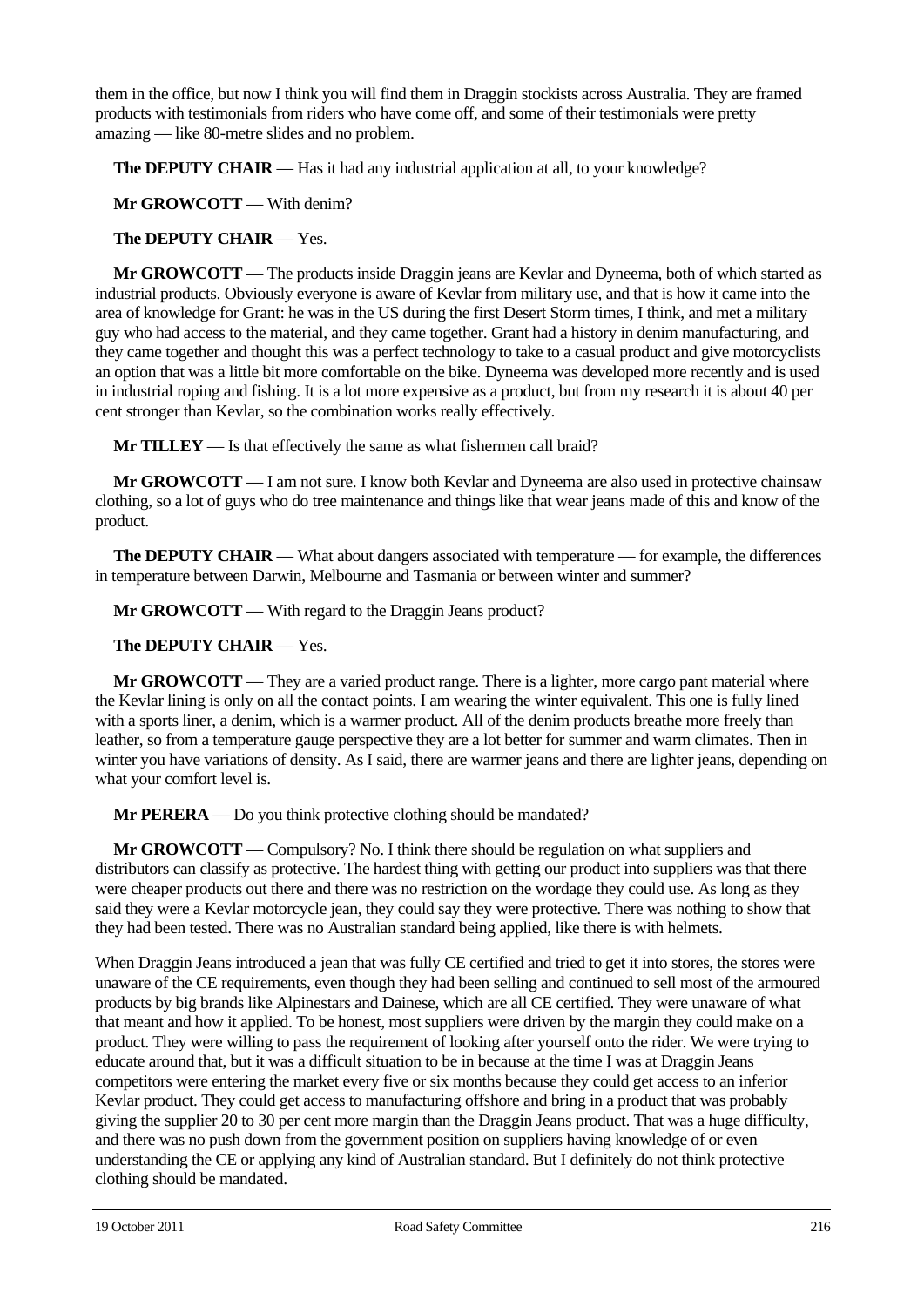**The DEPUTY CHAIR** — Given that the committee has received very passionate submissions, if I may say, on both sides on whether or not it should be mandatory, do you have a considered position as to why it should not be?

**Mr GROWCOTT** — I suppose because of ultimate freedom of choice. I believe in educated freedom of choice. I think the government's position is to educate and give us as consumers, as humans or as Australians the right to make the choice for ourselves, and I think the government's responsibility is better served in educating than in imposing mandate. I am resistant to the growing nanny state, and I think mandatory protective clothing would be a further extension of that.

**The DEPUTY CHAIR** — Have you used social media for the purpose of canvassing those views, by chance?

**Mr GROWCOTT** — No, they are my views. I know that there are views across the board. There are always views across the board on every topic. I have had heated discussions about seatbelts and helmets as well, but those are my views and I do not push them politically or anything. That is just where I stand.

**Mr ELSBURY** — Given my broad experience with motorcycles, having sat on a police motorcycle at age five and then gone off and got a learners permit with 6 hours experience on a motorcycle –

**The DEPUTY CHAIR** — When was that?

**Mr ELSBURY** — That was about 10 days ago. What are your thoughts on advanced riding training, and can it improve rider safety?

**Mr GROWCOTT** — I think those are pretty obvious questions. It is a positive to improve any type of riding skill, and yes, it will improve rider safety. The bigger issue is the ease of licensing. I was amazingly surprised when I went for my motorcycle licence how easy it was and how unrestricted the access to a full manual motorcycle licence was. I was surprised at the difference between automotive licensing and motorcycle licensing. When I went for my car licence, back in the day, I learnt on a manual car because I had to take the manual test so that they were aware that I knew how to drive a manual car. When I went to get my licence on the motorcycle, I could have ridden a small scooter with no gearing at all and then walked away with a manual licence.

**The DEPUTY CHAIR** — When was this again?

**Mr GROWCOTT** — It was August 2009. To my knowledge, that has not changed.

**Mr ELSBURY** — No, it has not.

**Mr GROWCOTT** — I think that is ridiculous, to be honest. When I did my test there was a young lady who said she had ridden before, so they gave her a manual bike. She instantly stalled and dropped it, and then they said, 'Here, have a scooter, and you'll get your licence'. I think that is ridiculous.

**The DEPUTY CHAIR** — Where was this, if I may ask you?

**Mr GROWCOTT** — I would rather not say. I went to one of the most reputable licensing establishments. I know of other licensed establishments where it is easy to get your licence, and I thought mine was easy. That is an indication of where the teaching and learning should happen — before the licence, not after the licence. A lot of my friends have gone out and got their licence, ridden a few times and put themselves in dangerous situations and then have not ridden again. I would much rather them have to commit to five days of rider training, and more time and money, before they get their licence, so that when they do leave with a fully manual licence to ride up to a 600 cc bike they actually know what they are doing. I was amazed that that was the case, and I was sad to see it. I have seen riders on the road who do not know how to handle their bike. It is not something that you learn in a day on an asphalt soccer pitch.

**Mr ELSBURY** — Some of the comments we have heard and some of the submissions have also mentioned a need to divest licence training from licence testing. On the day I did mine, the same person who taught me tested me. Would you support VicRoads imposing a much more open system where the person who teaches you does not provide you with the licence in the end?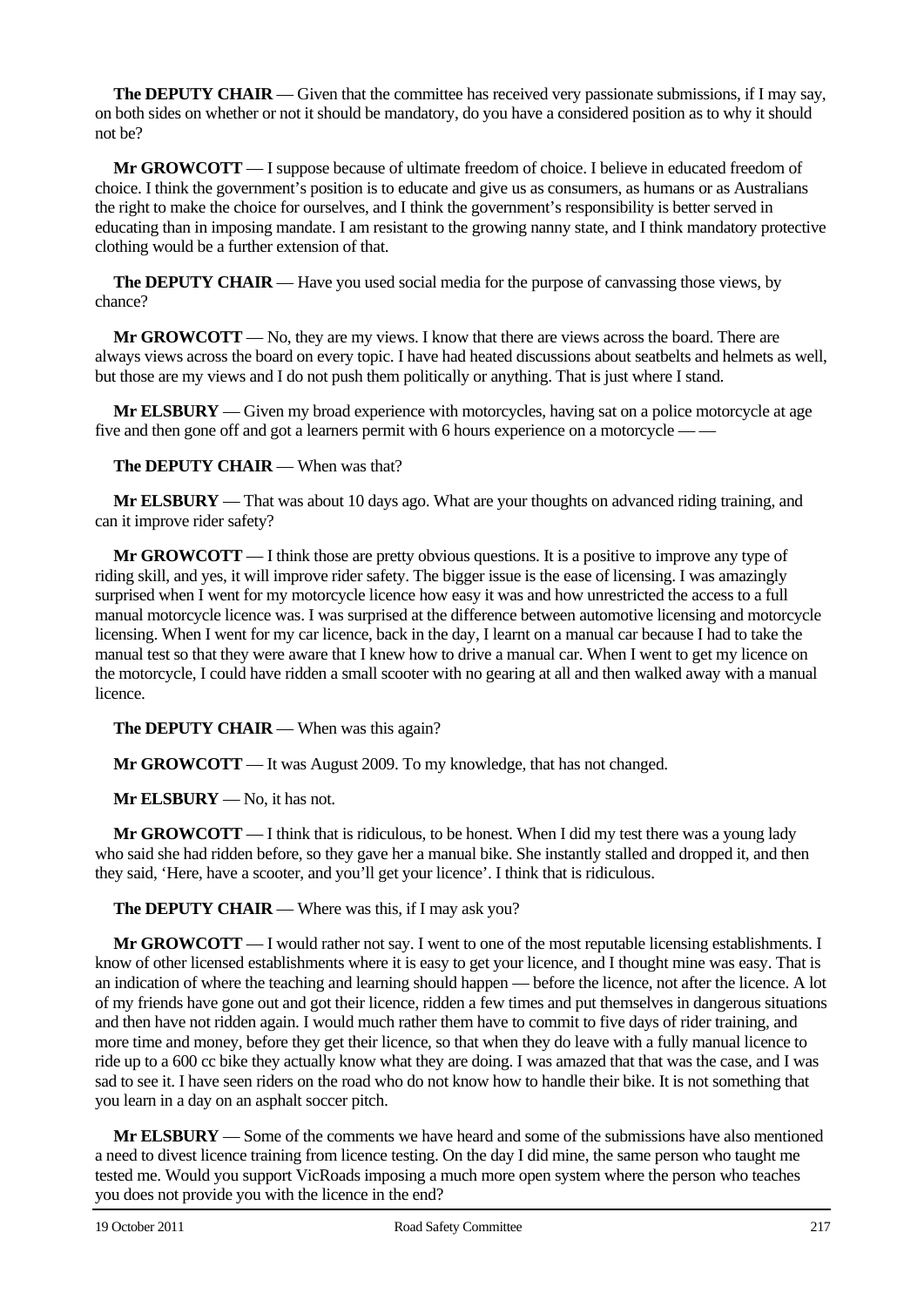**Mr GROWCOTT** — I can see the benefit in doing it. There is an obvious benefit in separating the two things. We were tested strictly, but it is impossible to say that he did not bend and flex because he had taught us, so I think there is benefit in separating the two. Again, I see benefit in greater training prior to testing. The testing does not really replicate what you are going to experience on the road, so I do not see it as a very accurate representation of our licences.

**Mr ELSBURY** — I was caning along at 30 k!

**Mr GROWCOTT** — Yes. There are no vehicles, there are no pedestrians. I think that is a big issue. I think the testing and the actual teaching, yes, would be better separated, but there are bigger issues than that small issue, I think.

**Mr ELSBURY** — What are the bigger issues?

**Mr GROWCOTT** — I think the bigger issue is that there is no time requirement on road experience before you get your licence. I think it is ridiculous that you can test on an automatic scooter and then get a full manual motorcycle licence. They are completely different experiences, different machines and much different power. I think those are the bigger issues, and those are what I would be driving for rather than mandating safety wear or the separations of the testing and the teaching.

**Mr PERERA** — What specific outcomes would you like to see from the committee from this inquiry?

**Mr GROWCOTT** — Since my role at Draggin Jeans I have always hoped that there would be some sort of regulation on safety wear here. Definitely not mandatory for me — it is just not where I think we should go but I think there should be a measure applied to retailers, distributors and importers on what products they are bringing into Australia and what products they are representing as being protective.

The reason I have made the suggestion about the Draggin Jeans is that it is unfortunate that if you strictly applied the European standards, because they were built for leather, only one of the Draggin Jeans products has been able to qualify for that full CE certification, but I know from experience and from seeing the burst test and abrasion results that the products work. I think there is a middle ground, but I would really like to see a standard applied to both bring retailers into line and make riders more aware.

I would like to see stricter licensing. I think people can go and get their motorcycle licence at a whim, and I think that is a really bad way to look at motorcycling. It is a serious activity. I love it. It is a passion for most riders, but every rider knows that it is a dangerous activity and you should be more educated on how to use the machinery that you are getting access to, and there should be some greater education on the quality of the products you are putting on your body that you consider protective. I think those are the two areas where I would really see positive development.

Another massive issue is the growing divide between motorcyclists and road users — automobile drivers. A lot of the current campaigns probably push that divide further rather than — —

**The DEPUTY CHAIR** — Which ones do you refer to, for example? Can you recollect?

**Mr GROWCOTT** — I am not a huge fan of the current campaign that they have relaunched again this year.

**The DEPUTY CHAIR** — The TAC one?

**Mr GROWCOTT** — Around the MotoGP.

**The DEPUTY CHAIR** — Why not?

**Mr GROWCOTT** — It paints all motorcyclists with a pretty negative brush, and that is not exactly helping our cause as riders on the road, nor is it helping automobile drivers understand the risks they put us in. Yes, there are riders who take risks, but there are also car drivers who take risks. Most of the experiences I have had on the road that have been near collisions or that have put me in danger have been as a result of vehicle drivers not understanding where I am at or what I am doing and not understanding that a small move to them that might otherwise result in a scratch on the side of their door would result in me hitting the ground and possibly going under a car. I do not think they link the two, and I do not think the current campaign really helps. Motorcyclists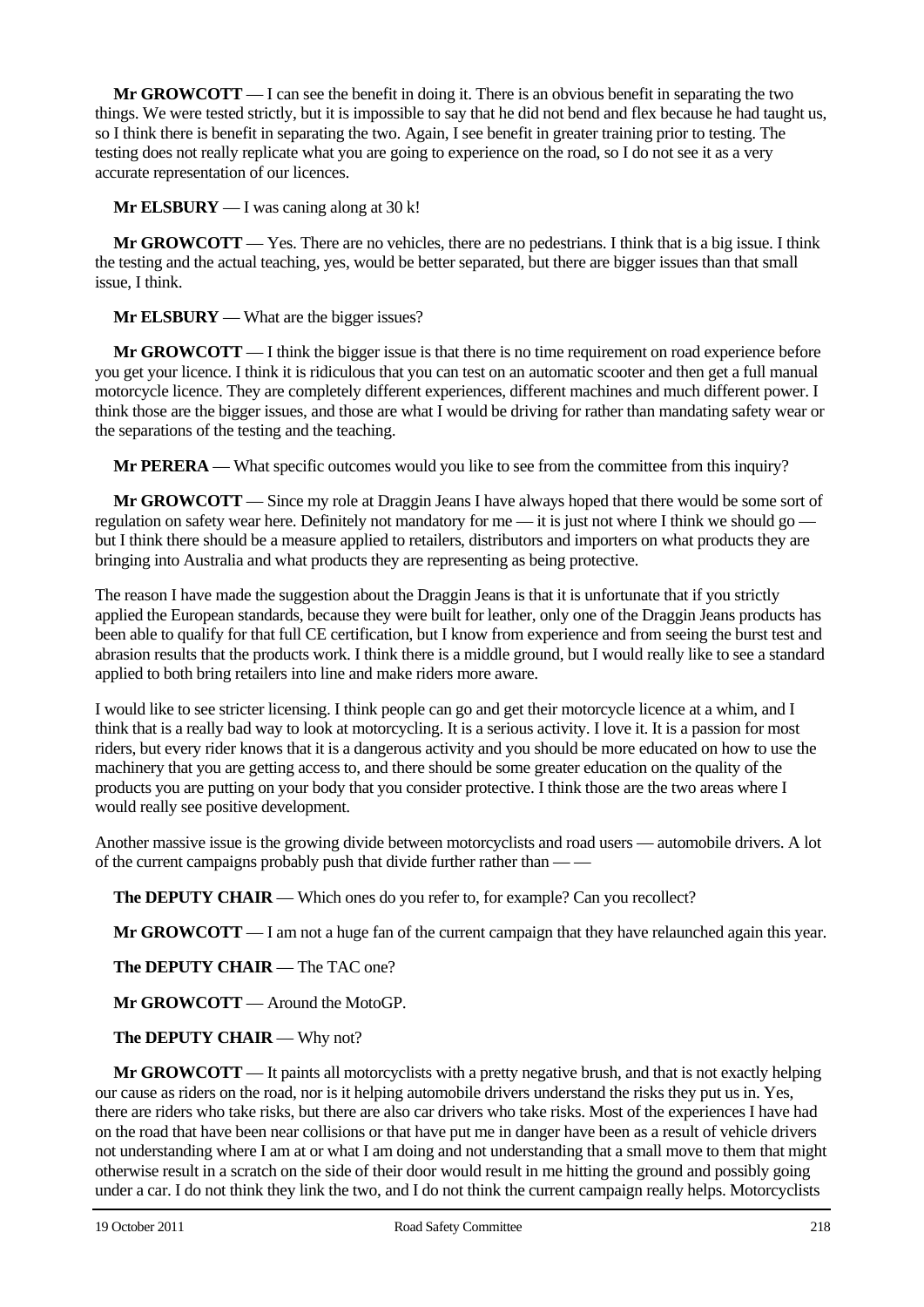understand that motorcycling is dangerous; they do not need to be told every day. They experience it every day. You just have to ride in traffic on any roads in Melbourne and you will understand that motorcycling is dangerous inherently.

**Mr TILLEY** — Kris, I would just like to go back and explore a bit more about protective clothing and mandating. I speak from some experience. It used to be that part of my salaried employment and earnings was from riding a motorcycle. Back in those days we started out with an open-faced helmet, polyester shirt and jodhpurs. Riding around you would get a few nicks and scrapes, and sometimes in the field you were wearing nothing but cotton shirts. Employers who involve and engage their employees in motorcycle riding in a workplace now have to engage in the mandatory wearing of at least the minimum — a protective jacket, gloves, sturdy boots — and taking that from a workplace into the public arena.

I have been a rider myself over the years. I currently do not retain my motorcycle licence. I am passionate — I love it myself — but I am also guilty of riding from Melbourne to Darwin. There are times there where you drop a jacket and are riding with a T-shirt. Hindsight is a wonderful thing. Heaven forbid, I did not separate from the bike or the road and made it alive. But there are many incidents, and heightened data has been captured about the number of injuries we are getting from these types of crashes.

Can you have a conversation with us about mandatory requirements and using motorcycles in the sense of how we protect people adequately? I agree with the statement about not mandating, but apart from education how do we enforce that ideology to get riders to cover up a bit better than what we see on the roads? During summertime we see the cotton T-shirt — it is comfortable; I have done it myself — but how do we enforce that education and encourage riders to really get out there and cover up and protect themselves?

**Mr GROWCOTT** — I suppose it starts at the entry level. You start when they just go and get their licence. You start when they are fresh and they are really quite aware of the risks. When you first get on a bike and you are learning to take on the road you are a lot more aware of the risks. You feel them a lot more strongly, so you speak to them then and you give them alternatives that are not entirely restrictive, which is where I think the Draggin Jeans products sit. I wear mine comfortably all day, on and off the bike, and that is what they were built for, so it is not huge step from casual jeans to protective jeans. You give them that education and an ability to measure the type of protective clothing they are putting on.

As a manufacturer we were involved with some of the training sites and we would have advertising. We would sponsor instructors there and put them in our product and try to spread awareness that way. I think it just has to start right at the entry level. I think it is quite difficult to do two or three years down the track when riders are probably a little bit more comfortable on the actual bike and not feeling the risks as much. There are always going to be riders who choose to wear only the things that they are compulsorily required to wear.

**Mr TILLEY** — Would it be fair to say then that for entry-level novices and learning and probationary drivers there should be something stronger than encouragement and probably lesser than mandating? I can leave that with you.

**Mr GROWCOTT** — Yes. I had not really thought about that. I think the other issue that comes to the fore when you start mandating is that it is an imposition of quite a costly investment as well. The difficulty if you are looking at really protective clothing — so the higher end; Draggin Jeans is the high end of the casual protection — then you look at the two big brands in leather. You are looking at probably one-and-a-half to two grand investment at the start, so if there is an assistance with that, I am not really sure.

I still hold that it should not be mandatory. I think there is definitely a gap between knowledge when you first get your licence of what is out there and the alternatives to give you the protection you need. I think that is a massive gap, and we are facing it at every level.

As a marketer I was facing with Draggin Jeans — and it is probably across the board — the view that motorcycle clothing, because it had traditionally had an emphasis on a certain look and a certain style, was not appealing to a lot of the new riders coming into the fore. Our biggest competitor introduced a product that was not as protective but was styled more to the weekend riders, and that grew rapidly and was about the styling of the product. Unfortunately they did not couple the move to make products more visually appealing with a move to make them as protective as they should be. One of my roles at Draggin was to introduce a new product that filled that gap. When I was there we introduced a relatively skinny black jean that had a leather look to it, and